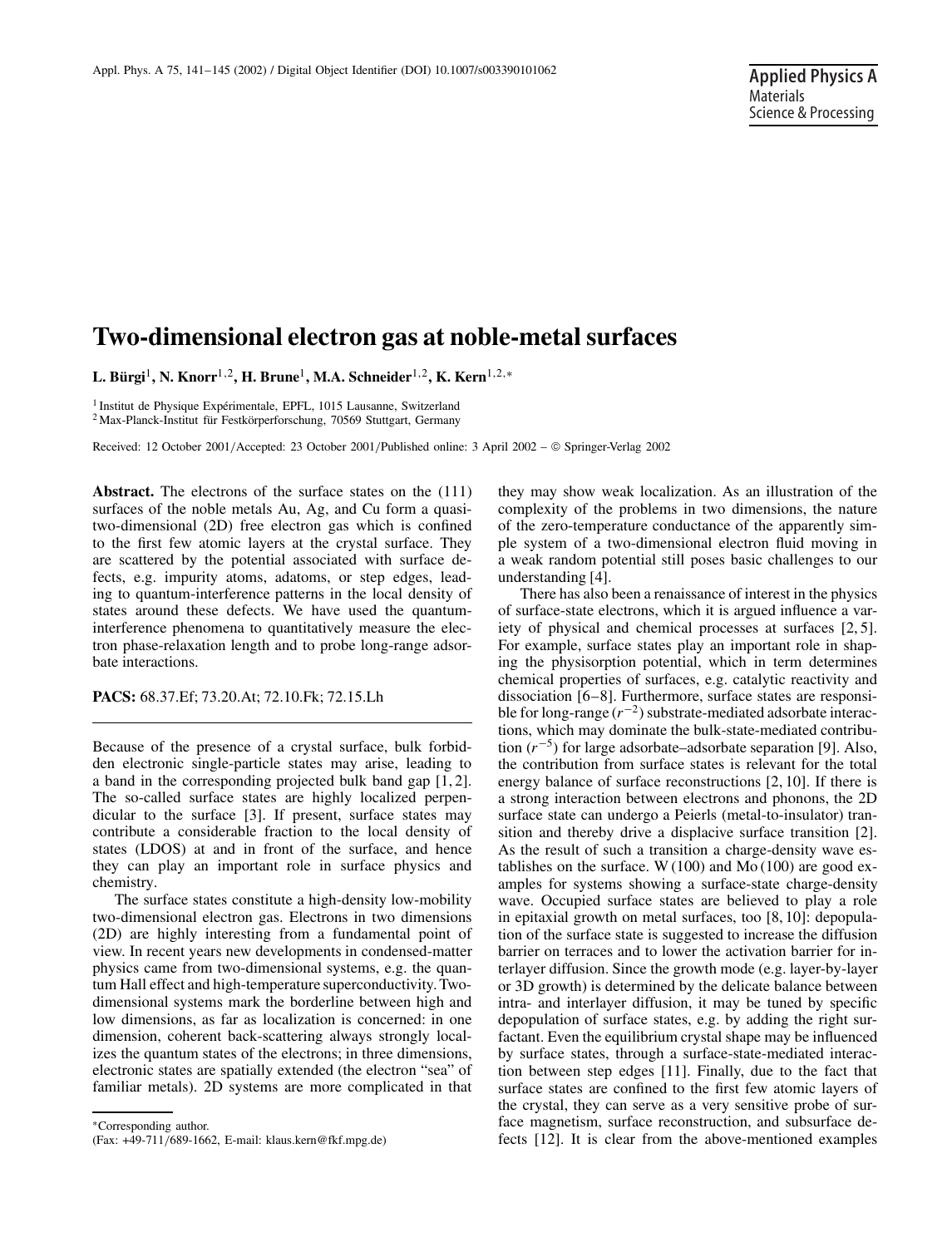that surface states may be interesting for applications, e.g. through their influence on dissociation, catalytic reactivity, or epitaxial growth.

Starting in 1991 with the work by Davis et al. [13], scanning tunneling microscopy (STM) and spectroscopy (STS) has frequently been used to investigate noble-metal surface states [14–17]. Electrons in the two-dimensional surface states are subjected to scattering at surface imperfections such as steps and point defects, leading to periodic spatial oscillations of the electronic local density of states. The standing LDOS waves are the analogue to the wellknown Friedel oscillations of the total charge density [18]. The LDOS oscillations at surfaces can be understood as interference of the electron wave traveling towards the scattering defect with the back-scattered one. The resulting quantummechanical interference patterns can be spatially resolved in scanning tunneling microscopy/spectroscopy (Fig. 1). The STM acquires a quantity roughly proportional to the surface LDOS in spectroscopic d*I*/d*V* maps, whereas it displays the integral of the LDOS from  $E_F$  to  $E_F + eV$  in conventional topographs. Standing electron waves have been reported in both imaging modes. These STM images of the spatial distribution of the LDOS around defects enabled an unprecedented direct access to several surface electronic properties. The dispersion relation  $E(k_{\parallel})$  of the 2D electron gas can be determined by means of STM [16, 17, 19, 20] with an accuracy comparable to state-of-the-art angle-resolved photoelectron spectroscopy studies. The advantage of STM in measuring the dispersion relation is the access to electronic states both below and above  $E_F$ . Mapping of the 2D Fermi contour of surface states can be achieved through the Fourier transform of STM topographs [21] taken at very low bias voltage (inset in Fig. 1). Finally, stationary solutions of the Schrödinger equation in 2D were visualized for particular geometries of the scattering potential [14].



 $V_t = 13$  mV,  $I_t = 0.32$  nA

 $1000 \text{ X}$  1000 Å<sup>2</sup>

Fig. 1. Steps and defects on a Cu (111) surface lead to electron waves in STM constant-current images under the right conditions; image size  $1000 \times 1000 \text{ Å}^2$ ,  $V = 13 \text{ mV}$ ,  $I = 0.32 \text{ nA}$ . Analysis of these 'electron ripples' gives fundamental properties of the surface electrons. The inset shows a power spectrum of the Fourier transform of the STM image

## **1 Surface-state band structure**

The way surface-state electrons influence STM measurements will now be discussed briefly. First of all, we recall that the density of states of the free surface-state electrons is constant above the surface-state band edge  $E_{\overline{T}}$ , and thus the surface density of states in the absence of surface defects such as steps and impurities is given by

$$
\varrho_s(E) = \varrho_b(E) + L_0 \Theta\left(E - E_{\overline{\Gamma}}\right) \tag{1}
$$

where  $\rho_b(E)$  is the contribution of the bulk states,  $L_0$  the LDOS of a free electron gas,  $L_0 = m^*/\pi h^2$ , and  $\Theta$  a step function (only the moment states in the very center of the surface Brillouin zone are considered, where the dispersion is parabolic). From (1) one expects a step-like feature in scanning tunneling spectra. Figure 2 shows an STS spectrum taken on a clean wide  $Ag(111)$  terrace where interference effects due to impurity or step scattering can be neglected and thus  $\rho_s(E)$  is given by (1). Since for this spectrum the electric potential of the sample with respect to the tip is much smaller than the work function, the transmission factor can be assumed constant and d*I*/d*V* is a direct measure of  $\varrho_s(E)$  [16]. We assume a constant bulk  $(\varrho_b)$  and tip density of states  $(\varrho_t)$  in this narrow energy window. The sharp feature at −65 meV in Fig. 2 can thus be directly interpreted in terms of the surface-state band edge, i.e. for  $E_{\overline{T}} = -65$  meV Ag (111). Above −65 meV, d*I*/d*V* is almost constant. This confirms the assumption of a constant  $\varrho_b$  and  $\varrho_t$ . The relative contribution of the surface state to the surface density of states as measured by STS can be estimated from spectra as shown in Fig. 2, e.g. for Ag (111),  $L_0/(L_0 + \varrho_b) \approx 0.64$ .

The contribution of surface-state electrons to the LDOS detected by the STM is about twice that of electrons from bulk states in the case of  $Ag(111)$ . Because STM roughly measures the sample density of states at the tip apex, it is clear from Fig. 2 that the surface state contributes a considerable fraction to the LDOS in front of these noble-metal (111) surfaces. (Note that the bulk-state density decays faster into the vacuum than the surface-state density, since surfacestate electrons have a smaller average in-plane momentum.) This of course has consequences for various physical properties as described in the introduction. The feature in STS



Fig. 2. Spectrum taken in the center of a clean wide  $Ag(111)$  terrace showing the onset of the surface state at  $-65$  meV ( $T = 5.9$  K, open feedback loop conditions,  $\Delta V = 28$  meV,  $v \approx 1$  kHz, stabilizing conditions:  $V_{\text{st}} = 91 \text{ mV}, I = 1 \text{ nA}$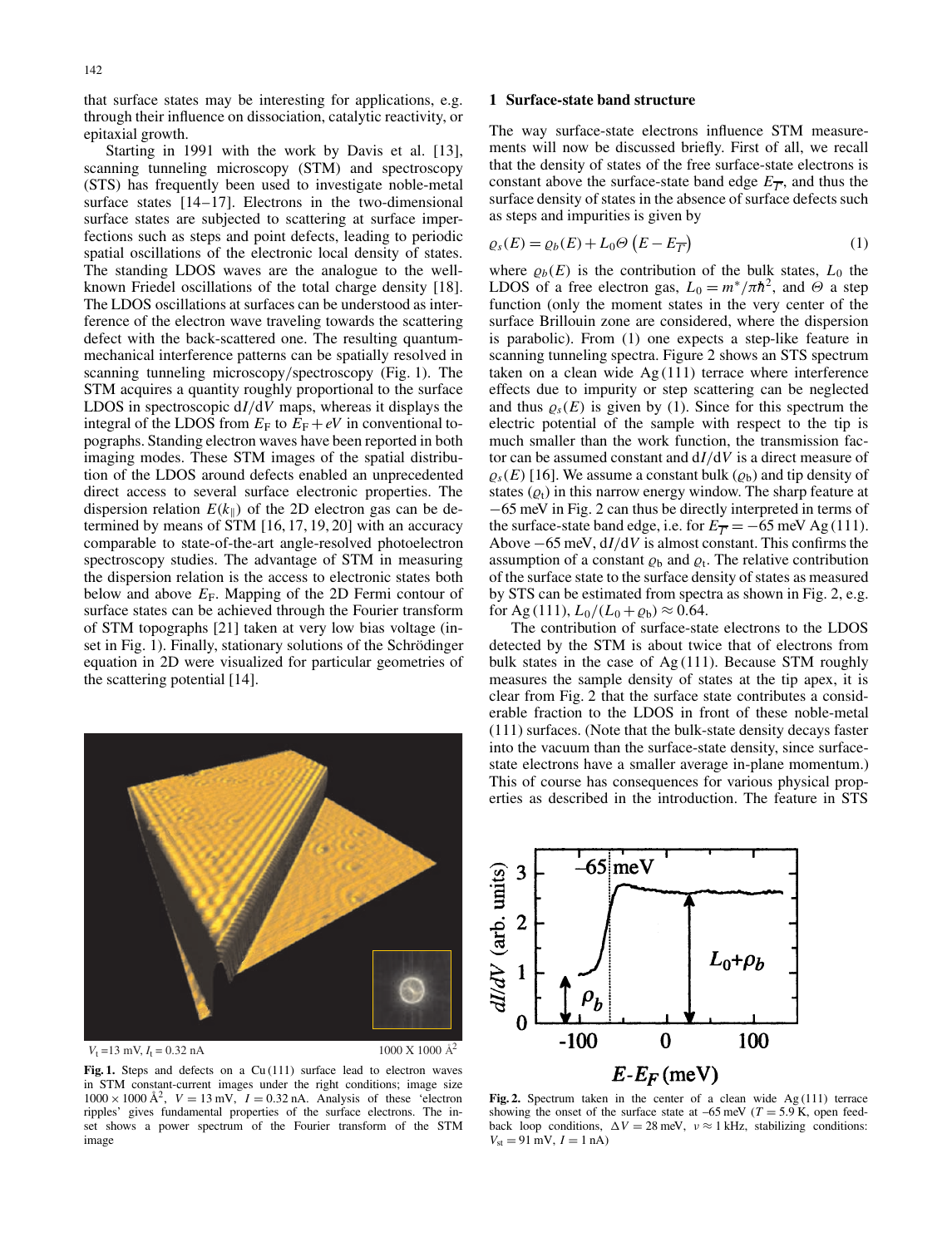spectra would be the only manifestation of surface states, if the crystal surface were perfect, i.e. if there were no structural defects such as step edges and no chemical defects such as foreign surface and sub-surface atoms. But even the bestprepared surface shows residual impurities (0.05%) and step edges separating terraces of the order of some 1000-Å width. The periodic potential experienced by the surface-state electrons can be considerably altered at and in close proximity to defects, and this naturally leads to scattering. In other terms, such impurities and step edges can act as static scatterers [22], i.e. electrons in the 2D surface state may be reflected elastically by such defects and thus interference effects may alter the LDOS around surface defects. The quantum-interference patterns are clearly visible in Fig. 1. The straight step edge leads to a planar wave pattern in the LDOS whereas the point defects create circular standing waves. Note the interference effects in the region between the point defect and the step edge. The oscillations in the LDOS close to defects are due to interference effects in the 2D electron gas of the surface-state electrons, analogous to Friedel oscillations in the total electron density [18]. It is clear from Fig. 1 that every static scatterer on the surface can be identified by the corresponding interference pattern. Thus STM offers the possibility to estimate the elastic mean free path of surface-state electrons, i.e. the distance an electron can travel without encountering a static scatterer,  $L_m$ , by evaluating the mean distance between such static scatterers. For our samples, with an impurity density of about 0.05%, we find a global  $L_m$  of ~500 Å. The mobility of the surface-state electrons, defined by  $\mu = eL_m/\hbar k_F$ , can thus be estimated to be  $\mu \approx 10^2 \text{ cm}^2/\text{Vs}$  [22]. For comparison, the mobility in a semiconductor two-dimensional electron gas can be larger than  $10^6$  cm<sup>2</sup>/Vs.

Since  $k_F^{3D}$  of the bulk electrons in the noble metals addressed here (about 1.2 Å<sup>-1</sup>) is considerably larger than of the surface-state electrons  $(k_{\rm F}^{\rm 2D} = 0.21 \text{ Å}^{-1}, k_{\rm F}^{\rm 2D} = 0.083 \text{ Å}^{-1},$ and  $k_{\rm F}^{\rm 2D} = 0.17 \text{ Å}^{-1}$  for Cu, Ag, and Au, respectively), and since the Thomas–Fermi screening length is inversely proportional to  $k_F$  [23], screening on these surfaces is dominated by bulk electrons. The Coulomb electric field of an electron in a surface state is thus efficiently screened by bulk electrons, and a second surface-state electron will hardly feel the presence of other surface-state electrons except through the Pauli principle. In other words, the Coulomb repulsion between electrons in the 2D gas is likely to play a minor role.

### **2 Quantum coherence**

From the analysis of the quantum-interference patterns we cannot only estimate the elastic mean free path of the electrons but also determine the phase-relaxation length  $L_{\phi}$ , i.e. the distance a quasi-particle can propagate without losing its phase memory, which is a key quantity in solid-state physics [22]. While the mean free path is not affected by electron–electron scattering, because such processes do not lead to any loss in the net momentum, the phase-coherence length is very sensitive to phase-randomizing electron– electron collisions. The measurement of  $L_{\phi}$  thus provides direct information on electron–electron interaction. In addition, quantum-mechanical interference phenomena can prevail only if  $L_{\phi}$  is larger than any other relevant length scale.

Examples include Aharonov–Bohm oscillations, the quantum Hall effect, Friedel oscillations, and localization. With respect to surface physics,  $L_{\phi}$  – or equivalently the lifetime of the quasi-particle  $\tau_{\phi} = L_{\phi} m^* / \hbar^2 k_{eV}$  – is of particular interest, since it governs the dynamics of charge transfer and electronic excitations in surface chemistry.

The approach to measure the phase-relaxation length and femtosecond lifetime of quasi-particles is based on the quantitative analysis of the amplitude decay of the quantummechanical interference patterns at step edges [24–26]. The standing waves die away within a short distance of the defect because electrons eventually scatter from one quantum state into another, destroying the pattern. So the lifetime during which an electron remains in a specific quantum state before scattering is directly reflected in the distance over which the waves persist away from a step edge.

We have measured the persistence lengths of the wave patterns as a function of temperature and bias voltage for Ag and  $Cu(111)$  by probing the thermal damping and hotelectron dynamics of these surfaces. The thermal damping of the electron standing waves is described quantitatively within a simple plane-wave model accounting for thermal broadening due to the broadening of the Fermi–Dirac distributions of sample and tip, for beating effects between electrons with different  $k_{\parallel}$ -vectors, and for inelastic collisions of the electrons, e.g. with phonons. In contrast to photoelectron spectroscopy, we measure  $L_{\phi}$  close to  $E_{\rm F}$  and also locally. The latter eliminates residual line widths due to surface-defect scattering embarrassing integral measurements such as photoemission. Our STM results therefore provide currently the best absolute estimates of  $L_{\phi}$ . Our values can be combined with photoemission results on  $dL_{\phi}/dT$  to derive the inelastic lifetime of surface-state electrons at any *T*.

For the Cu and  $Ag(111)$  surfaces we analyzed quantitatively the spatial decay of interference patterns in the energy range 0.5–3.5 eV above the Fermi energy and at 5.9 K. This decay is governed by inelastic electron–electron scattering and allows for a direct determination of the corresponding lifetime of the injected quasi-particles. The determined lifetimes (1–50 fs) are shown in Fig. 3. We find a  $1/(E - E_F)^2$  energy dependence of the hot-electron life-



**Fig. 3.** Femtosecond lifetime of hot surface-state electrons on Cu and Ag (111) as a function of excess energy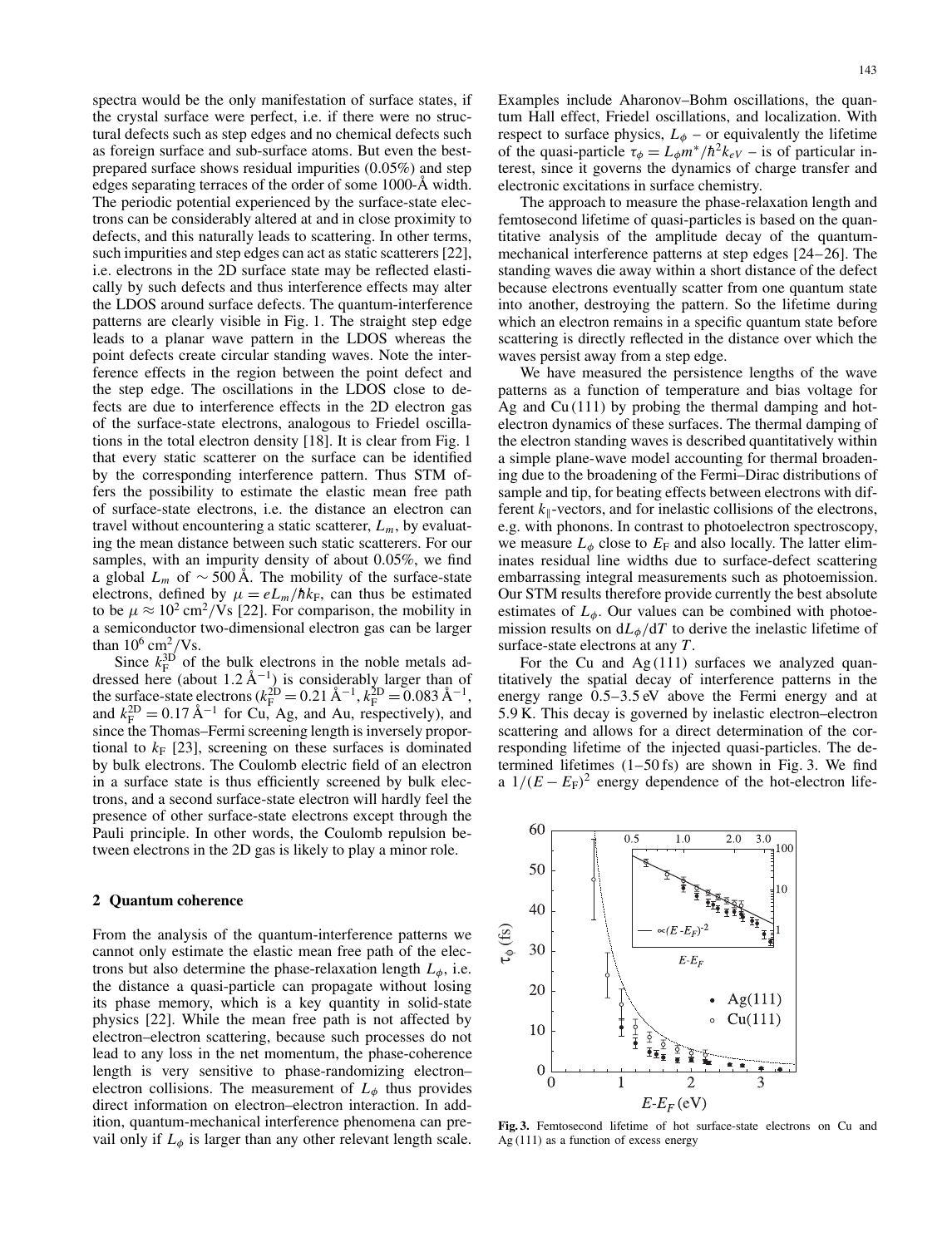times for both Ag and Cu surface-state electrons, and our values are comparable to bulk electron lifetimes of the corresponding metals. This indicates that electron– electron interaction of hot Ag and Cu surface-state electrons with the Fermi sea is dominated by the underlying bulk electrons.

#### **3 Long-range adsorbate interactions**

Lateral interactions between adsorbed species have a determining influence on heterogeneous catalysis, molecular selfassembly, and thin-film epitaxy. The usually considered interactions range only a few atomic distances and have amply been studied in the past. However, for more than 20 years there has stood the theoretical prediction that there should exist adsorbate interactions of extremely long range, mediated by screening in a two-dimensional electron gas [9]. These long-range interactions were recently detected by Repp et al. [27] and by us [28] for Cu adatoms on the Cu (111) surface. We have investigated two additional adatom systems, namely Co on Cu $(111)$  and Co on Ag $(111)$ , using low-temperature STM. Both metal substrates support a partially filled surface-state band at the Fermi energy as discussed above. The electrons in these surface states form a two-dimensional electron gas and are responsible for the interaction as predicted by theory. The interaction energy manifests itself up to 60-Å distance, it decays as  $1/r^2$ , and it oscillates with a period reflecting the surface-state band structure.

A foreign atom dissolved in a solid, or adsorbed on a surface, imposes its potential onto the host electrons which they screen by oscillations in their LDOS at the Fermi level  $(E_F)$ . An example of LDOS oscillations around Cu atoms on a Cu (111) substrate is given in Fig. 4. One realizes that adsorbates can interact through the fact that the adsorption energy of one adsorbate depends on the electron density, which oscillates around the other. Due to the long Fermi wavelength (e.g. 30 Å for the surface state of  $Cu(111)$ ) these oscillatory interactions can be extremely long-ranged: Lau and Kohn predicted such oscillatory interactions to depend on distance, *r*, as  $cos(2k_F r)/r^2$  in the given experimental situation [9].

To map out the long-range interaction of the adsorbates, one has to carefully choose a temperature where diffusion is sufficiently activated so that the adatoms probe the potential in their surroundings but where they are not so fast that they are trapped by defects or steps on the surface. If these conditions are met then each recorded frame will represent an independent snapshot of the position of the adatoms. Therefore we studied the diffusion behavior of adatoms of the three mentioned systems. At low temperature, standard STM imaging (i.e. with frame rates of 1/ 100 Hz) can be used to follow the diffusion of e.g. Cu atoms on the potential landscape of the Cu (111) substrate. A complete time sequence of such a diffusion study can be watched at http://www.mpistuttgart.mpg.de/KERN/Res\_act/supmat\_1.html, the evaluation of which results in a plot of the adatom diffusion attempt frequency against temperature, determining the diffusion barrier  $E_m = 39$  meV and the prefactor  $v_0 = 10^{12}$  Hz [28].

In regions where there is a low potential, adatoms will be found more often than in regions with a high potential. Since the potential variations come from other adatoms we produced nearest-neighbor-distance histograms (Fig. 5) which show directly the oscillatory behavior of the adsorbate– adsorbate interaction; there are preferred distances between adatoms and less-preferred ones. These histograms can be evaluated to directly give the interaction energy  $E(r)$  as



Fig. 4. A  $(35 \text{ nm})^2$  STM image of single Cu atoms (*bright spots*) on a Cu (111) terrace. The interference pattern in the image corresponds to the oscillations of the local density of states due to the localized scatterers (Cu atoms, other defects)



**Fig. 5a,b.** Nearest-neighbor-distance histograms and the resulting interaction energy as a function of distance for **a** Co on Cu (111) and **b** Co on Ag (111)